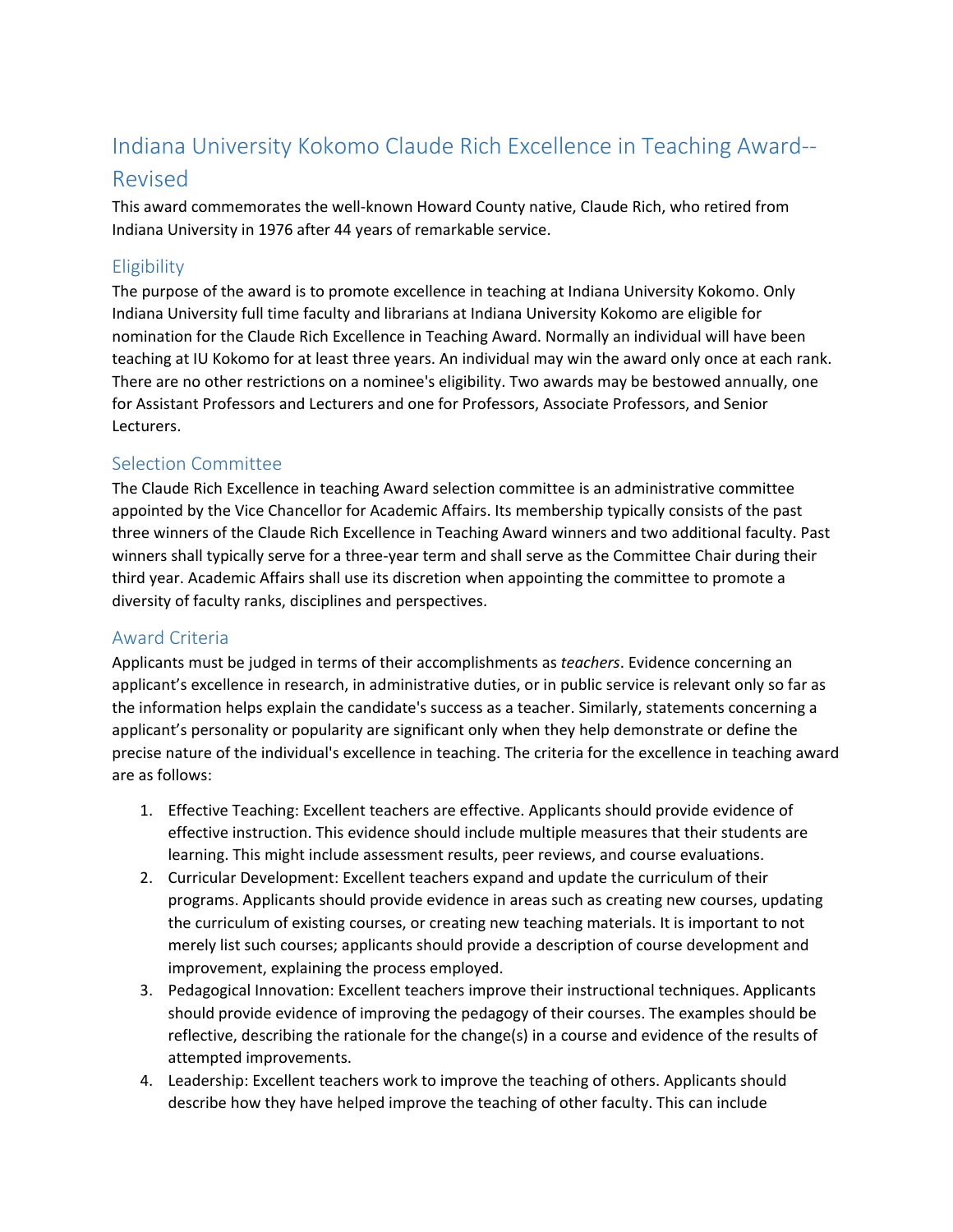conducting workshops, peer reviews, SoTL presentations, SoTL publications, and mentoring of faculty.

Note, faculty are encouraged to remember that they need not limit the application to their own classrooms. For example, performing assessment for a whole degree program could be used as evidence. In addition, supervising undergraduate research projects and mentoring students and colleagues may serve as evidence of excellence in teaching.

#### Application Process

Applications are due April  $1<sup>st</sup>$ . Faculty apply for the award by submitting their application to the Associate Vice Chancellor for Academic Affairs. Applications must be submitted as a PDF document. Applicants are encouraged to aid navigation of the document by using bookmarks and internal links within the PDF.

The application will have the following items, in the following order:

- Reflective Statement: The reflective statement will consist of up to 15 single-spaced pages (including tables, charts, and figures) that explicitly address how the application meets the above criteria.
- Up-to-Date CV, including list of courses taught
- Supporting Materials: The dossier may also include supporting materials. These are to be materials that are referred to in the reflective statement. They should be organized in the order they are first referenced in the document. Ideally, they should be linked within the document or bookmarked in such a fashion that a reader can easily locate them. Note, applicants shall limit the supporting materials to items that are explicitly referenced within the reflective statement. In addition, while unsolicited letters from students can be included (if they are referenced in the reflective statement), solicited letters from students will not be read or considered as evidence by the committee.
- Teaching Evaluations: The dossier should include a summary of the candidate's student course evaluations for the last three years, and these should be comprehensive rather than selected. Although the committee wishes to see all qualitative comments, it only wants a summary of the quantitative scores. This summary should include an analysis of the results as well as an explanation of how the evaluations were administered. In addition, candidates may provide summary tables that show course-evaluation scores over a longer period of time; they may also provide reflections on how they utilize these evaluations in their own professional growth.

#### Committee Responsibilities

The selection committee will review applications and select a winner for each category. After winners are selected, the committee chairperson shall send a letter, by May 15 of the year the award is to be given, to the Executive Vice Chancellor for Academic Affairs making a recommendation of who shall win the award for each category. The letter shall discuss each applicant's case. If the committee feels that no candidate warrants receiving this award it will so inform the Executive Vice Chancellor for Academic Affairs. The committee chairperson will send a letter to each candidate who was not selected with suggestions for how their application might be improved. The Executive Vice Chancellor for Academic Affairs is responsible for notifying the winner(s).